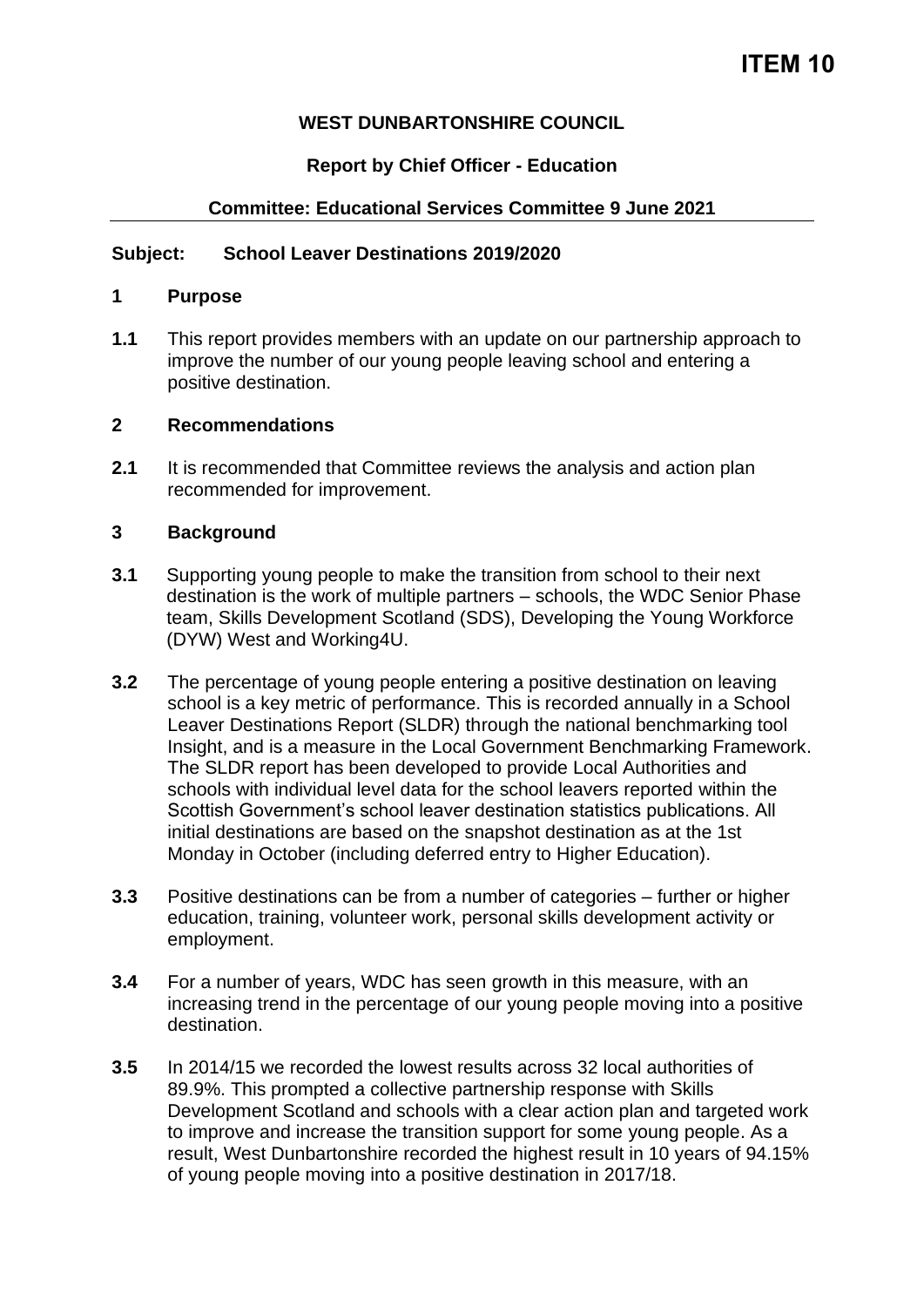**3.6** The SLDR for 2019/2020 recorded 89.66% positive destinations in West Dunbartonshire, which is 3.7% below the national figure, and a drop of 3.96% from last years figure of 93.62%.



Each year, data can also be viewed by destination. **Appendix 1** shows this for each establishment. For WDC, this is shown below for session 2019/20:



West Partnership 14.05% 25.05% 48.57% 0.35% 1.27% 4.29% 1.49% 4.49% 0.42% National 16.18% 28.06% 44.20% 0.67% 0.79% 3.68% 1.83% 4.14% 0.45%

**West** 

easing participation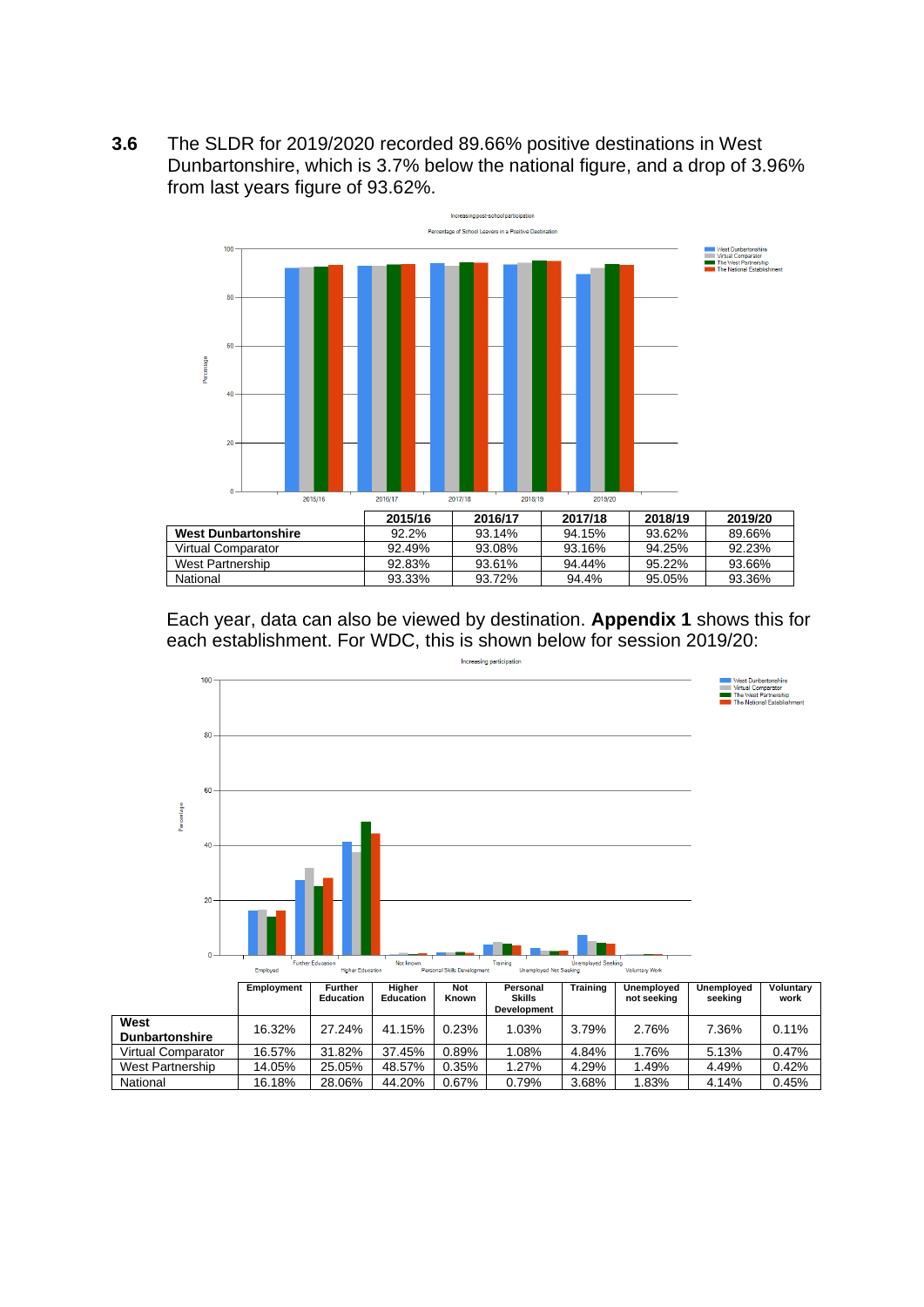### **4. Main Issues**

- **4.1** Each year, although the results of the analysis of the young people who did not make a successful transition varies, often similar issues and trends emerge. Having researched individual records of pupils the following can be concluded:
	- Pupils who leave in the winter or drop out of school mid way are more likely to end up in a negative destination, approx. 25% of negative destinations left school before summer 2020.
	- A significant number of young people who arrive at a negative destination have periods of non-attendance at school at around 40%
	- This year, 20% of young people who were not determined as 'at risk' recorded a negative destination
	- Pupils who live in particular geographies are more likely to end up in negative destinations, (Faifley, Drumry, Renton, Castlehill)
	- Most young people in a negative destination recorded at the snapshot on 5th October 2020 had not been in a positive destination since leaving school.
- **4.2** The Scottish Government emphasis that support for young people identified as 'at risk' of disengaging from education and for those who have already done so should focus on early intervention and wide ranging, sustained support.
- **4.3** Through partnership working we have devised a clear set of actions and recommendations that will clarify the roles and functions of each team, and lead to an improvement in our leaver destinations. This action plan is shown in **Appendix 2**.

#### **5 People Implications**

**5.1** There are no direct people implications arising from this report.

### **6 Financial & Procurement Implications**

**6.1** There are no direct financial or procurement implications arising from this report.

### **7 Risk Analysis**

**7.1** Partnership working to ensure the greatest number of young people leave school and enter a positive destination is a key component part in our aspiration to have a strong local economy and improved employment opportunities. Failure to ensure young people enter a positive destination would risk our delivery of our strategic priority of having a strong local economy and improved employment opportunities.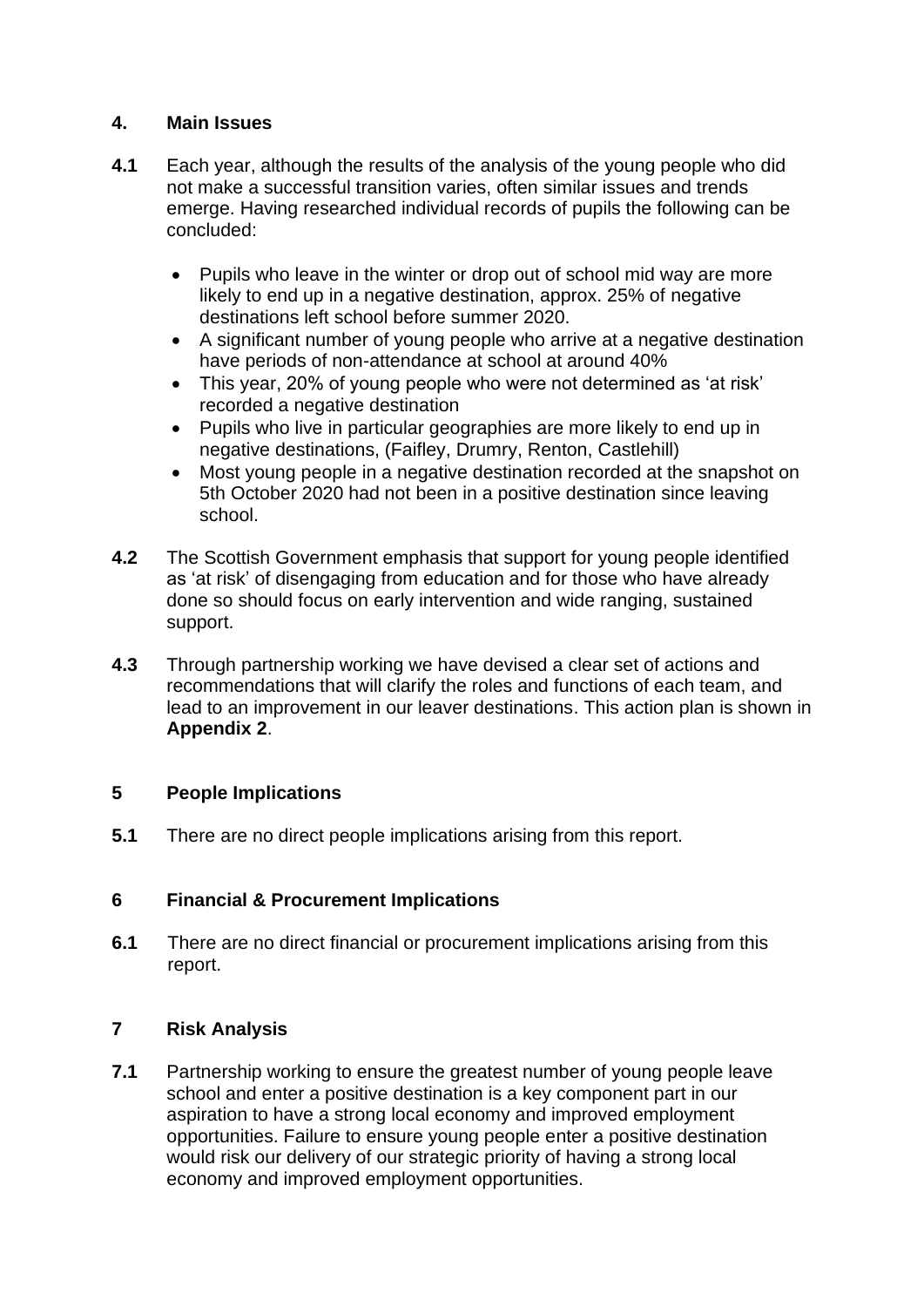#### **8 Equalities Impact Assessment**

**8.1** No significant equalities issues were identified in relation to this report because the content provides an update on our partnership approach to service delivery rather than stating a change in policy.

#### **9 Consultation**

**9.1** The Delivery Plan was developed through consultation with officers from the strategic service area.

#### **10 Strategic Assessment**

**10.1** This report reflects the Council's aspiration to have a strong local economy and improved employment opportunities which is one of the strategic priorities for 2017-2022.

| <b>Chief Officer:</b><br><b>Service Area:</b><br>Date: | <b>Laura Mason</b><br><b>Education</b><br>9 June 2021                    |
|--------------------------------------------------------|--------------------------------------------------------------------------|
| <b>Person to Contact:</b>                              | Andrew Brown<br>andrew.brown@west-dunbarton.gov.uk                       |
| <b>Appendices:</b>                                     | <b>Appendix 1: School Leaver Destinations</b><br>Appendix 2: Action Plan |
| <b>Background Papers:</b>                              | None                                                                     |
| <b>Wards Affected:</b>                                 | All                                                                      |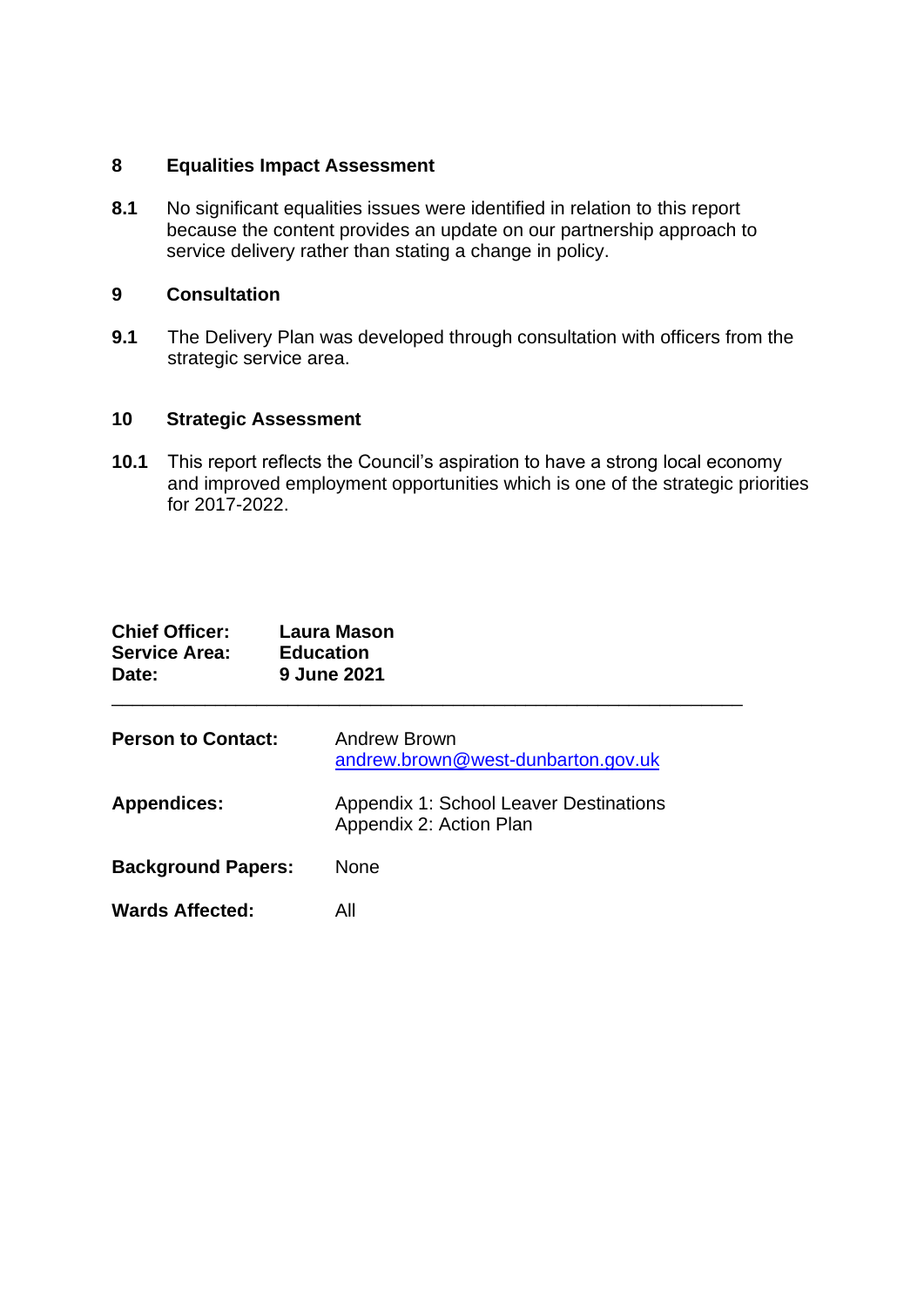# **Appendix 1: School Leaver Destinations**

# **Clydebank High School**



|                       | 2013/10 | 2010/17 | <b>201710</b> | <b>2010/19</b> | 2019/20 |
|-----------------------|---------|---------|---------------|----------------|---------|
| Clvdebank High School | 89.96%  | 94.69%  | 95.32%        | 93.17%         | 90.1%   |
| Virtual Comparator    | 92.27%  | 93.98%  | 91.4%         | 93.37%         | 91.72%  |
| West Partnership      | 92.83%  | 93.61%  | 94.44%        | 95.22%         | 93.66%  |
| National              | 93.33%  | 93.72%  | 94.4%         | 95.05%         | 93.36%  |



|                                        | Employment | <b>Further</b><br><b>Education</b> | Higher<br>Education | <b>Not</b><br>Known | Personal<br>Skills<br><b>Development</b> | Training | Unemployed<br>not seeking | Unemployed<br>seeking | Voluntary<br>work |
|----------------------------------------|------------|------------------------------------|---------------------|---------------------|------------------------------------------|----------|---------------------------|-----------------------|-------------------|
| <b>Clydebank High</b><br><b>School</b> | 14.58%     | 27.08%                             | 43.23%              | $0\%$               | 1.04%                                    | 4.17%    | 2.08%                     | 7.81%                 | $0\%$             |
| <b>Virtual Comparator</b>              | 16.56%     | 32.08%                             | 36.82%              | 0.83%               | 0.63%                                    | 4.9%     | 1.2%                      | 6.25%                 | 0.73%             |
| WDC                                    | 16.32%     | 27.24%                             | 41.15%              | 0.23%               | 1.03%                                    | 3.79%    | 2.76%                     | 7.36%                 | 0.11%             |
| West Partnership                       | 14.05%     | 25.05%                             | 48.57%              | 0.35%               | 1.27%                                    | 4.29%    | 1.49%                     | 4.49%                 | 0.42%             |
| National                               | 16.18%     | 28.06%                             | 44.20%              | 0.67%               | 0.79%                                    | 3.68%    | 1.83%                     | 4.14%                 | 0.45%             |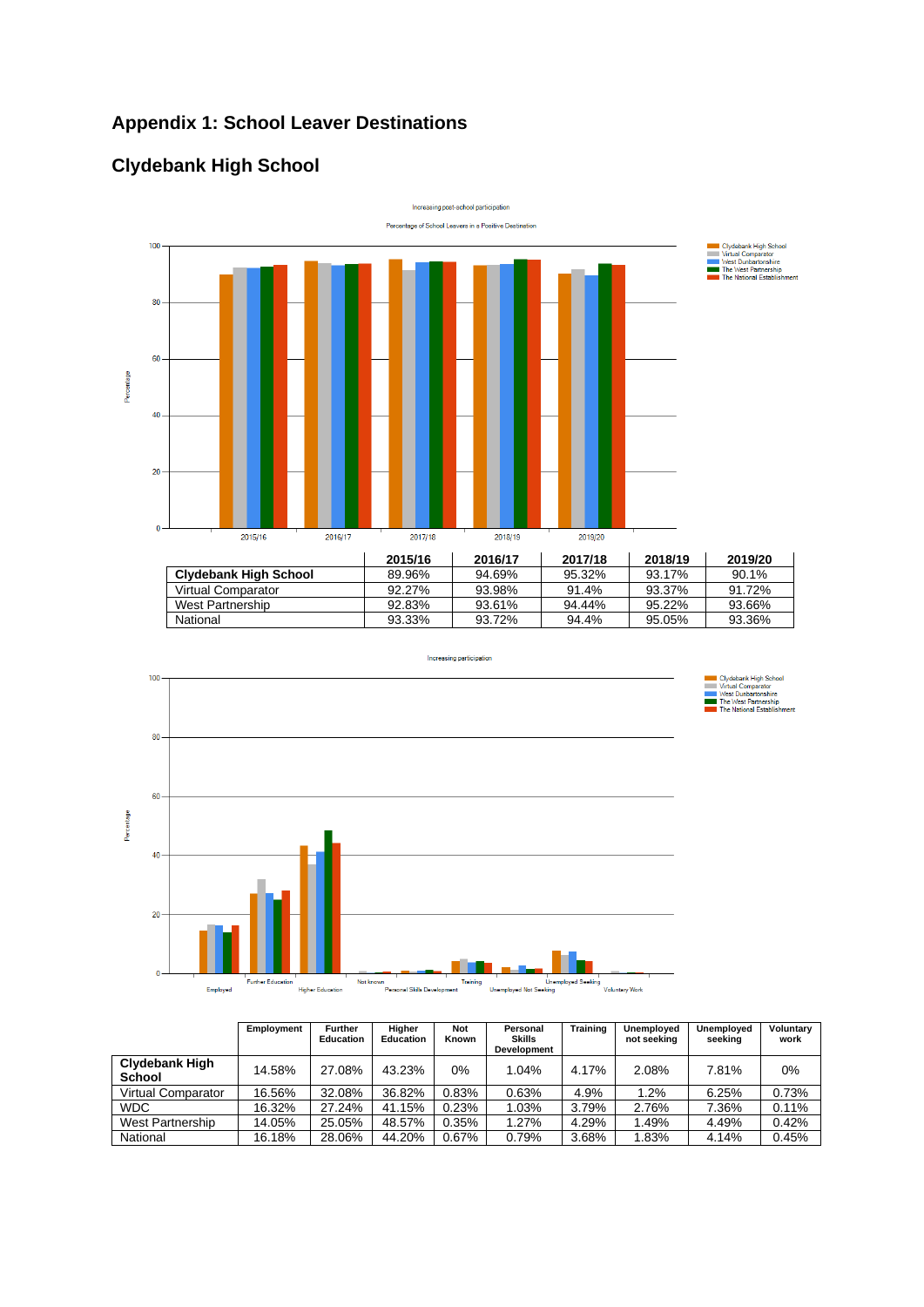### **Dumbarton Academy**





|                             | Employment | <b>Further</b><br><b>Education</b> | Higher<br><b>Education</b> | <b>Not</b><br>Known | Personal<br><b>Skills</b><br><b>Development</b> | <b>Training</b> | Unemployed<br>not seeking | Unemployed<br>seeking | Voluntary<br>work |
|-----------------------------|------------|------------------------------------|----------------------------|---------------------|-------------------------------------------------|-----------------|---------------------------|-----------------------|-------------------|
| <b>Dumbarton</b><br>Academy | 25.88%     | 21.18%                             | 37.65%                     | 0%                  | 1.18%                                           | 3.53%           | 3.53%                     | 7.06%                 | 0%                |
| <b>Virtual Comparator</b>   | 15.29%     | 31.53%                             | 42.71%                     | 0.71%               | 0.47%                                           | 3.41%           | 1.18%                     | 4.35%                 | 0.35%             |
| <b>WDC</b>                  | 16.32%     | 27.24%                             | 41.15%                     | 0.23%               | 1.03%                                           | 3.79%           | 2.76%                     | 7.36%                 | 0.11%             |
| West Partnership            | 14.05%     | 25.05%                             | 48.57%                     | 0.35%               | 1.27%                                           | 4.29%           | 1.49%                     | 4.49%                 | 0.42%             |
| National                    | 16.18%     | 28.06%                             | 44.20%                     | 0.67%               | 0.79%                                           | 3.68%           | 1.83%                     | 4.14%                 | 0.45%             |

■ Dumbarton Academy<br>Virtual Comparator<br>West Dumbartonshire<br>The West Partnership<br>The National Establishment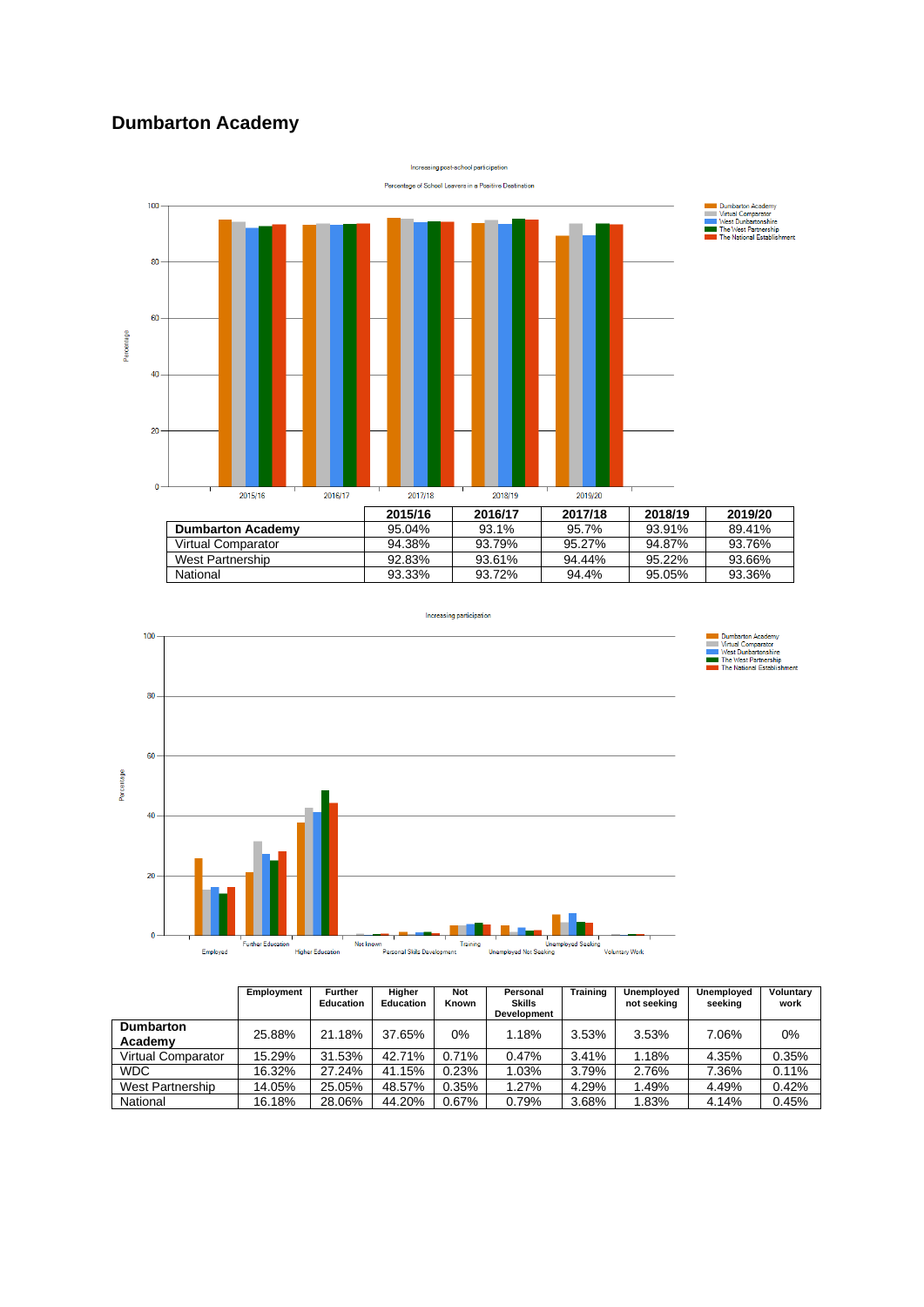### **Our Lady and St. Patrick's High School**





|                                       | Employment | <b>Further</b><br><b>Education</b> | Higher<br><b>Education</b> | <b>Not</b><br>Known | Personal<br>Skills<br>Development | Training | Unemployed<br>not seeking | Unemployed<br>seeking | Voluntary<br>work |
|---------------------------------------|------------|------------------------------------|----------------------------|---------------------|-----------------------------------|----------|---------------------------|-----------------------|-------------------|
| Our Lady & St.<br><b>Patrick's HS</b> | 17.07%     | 21.95%                             | 42.07%                     | 1.22%               | 2.44%                             | 4.88%    | $6.71\%$                  | 3.66%                 | $0\%$             |
| <b>Virtual Comparator</b>             | 16.34%     | 32.80%                             | 37.74%                     | .04%                | 1.22%                             | 4.15%    | 2.01%                     | 4.51%                 | 0.18%             |
| <b>WDC</b>                            | 16.32%     | 27.24%                             | 41.15%                     | 0.23%               | 1.03%                             | 3.79%    | 2.76%                     | 7.36%                 | 0.11%             |
| West Partnership                      | 14.05%     | 25.05%                             | 48.57%                     | 0.35%               | 1.27%                             | 4.29%    | 1.49%                     | 4.49%                 | 0.42%             |
| National                              | 16.18%     | 28.06%                             | 44.20%                     | 0.67%               | 0.79%                             | 3.68%    | 1.83%                     | 4.14%                 | 0.45%             |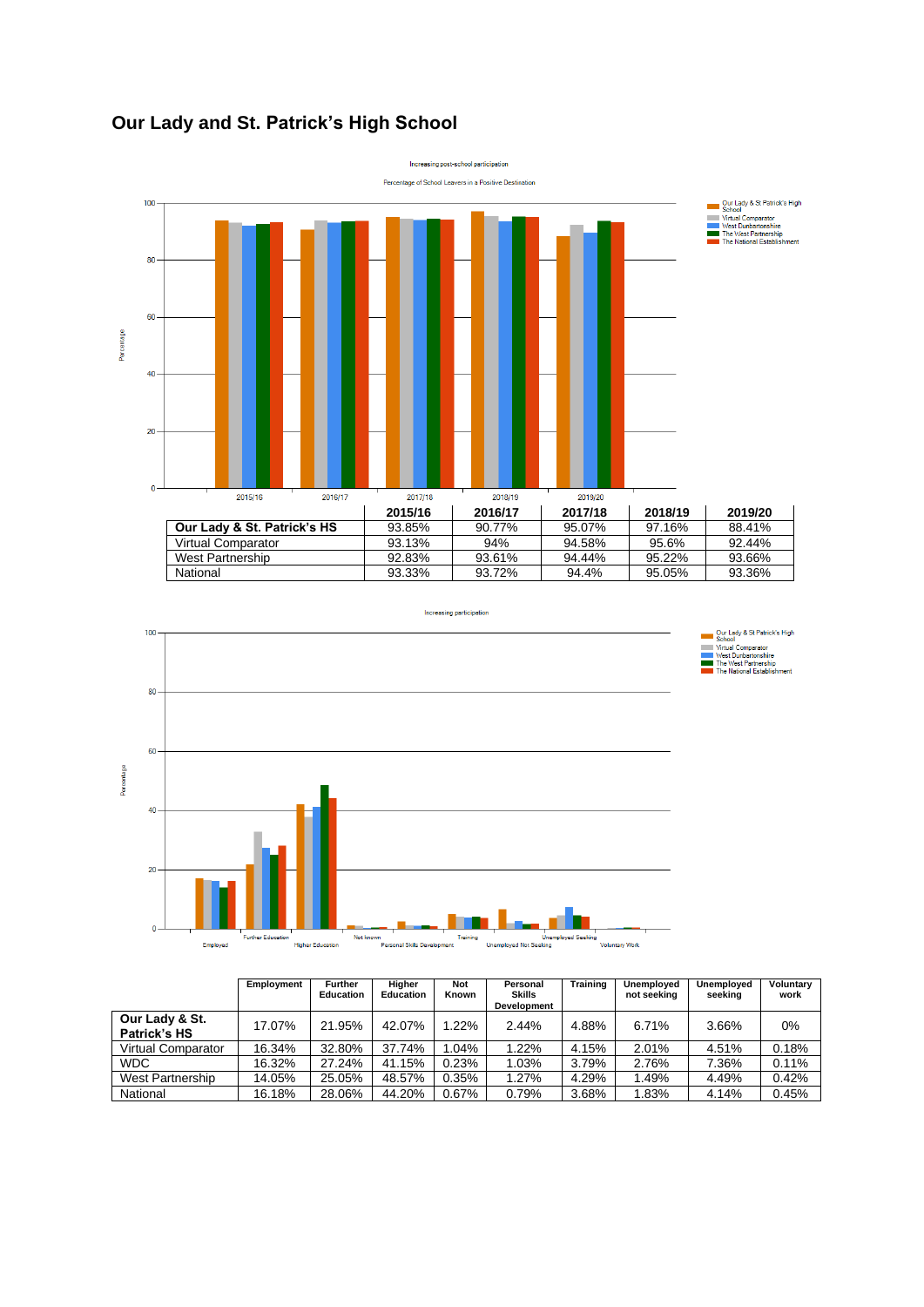### **St. Peter the Apostle High School**





|                                    | Employment | <b>Further</b><br><b>Education</b> | Higher<br><b>Education</b> | <b>Not</b><br>Known | Personal<br>Skills<br><b>Development</b> | <b>Training</b> | Unemploved<br>not seeking | Unemployed<br>seekina | Voluntary<br>work |
|------------------------------------|------------|------------------------------------|----------------------------|---------------------|------------------------------------------|-----------------|---------------------------|-----------------------|-------------------|
| St. Peter the<br><b>Apostle HS</b> | 14.02%     | 28.78%                             | 43.91%                     | 0%                  | 0.74%                                    | 3.32%           | 1.85%                     | 7.01%                 | 0.37%             |
| <b>Virtual Comparator</b>          | 16.72%     | 31.14%                             | 38.19%                     | 0.81%               | 1.37%                                    | 5.13%           | 1.73%                     | 4.54%                 | $0.37\%$          |
| <b>WDC</b>                         | 16.32%     | 27.24%                             | 41.15%                     | 0.23%               | 1.03%                                    | 3.79%           | 2.76%                     | 7.36%                 | 0.11%             |
| West Partnership                   | 14.05%     | 25.05%                             | 48.57%                     | 0.35%               | 1.27%                                    | 4.29%           | 1.49%                     | 4.49%                 | 0.42%             |
| National                           | 16.18%     | 28.06%                             | 44.20%                     | 0.67%               | 0.79%                                    | 3.68%           | 1.83%                     | 4.14%                 | 0.45%             |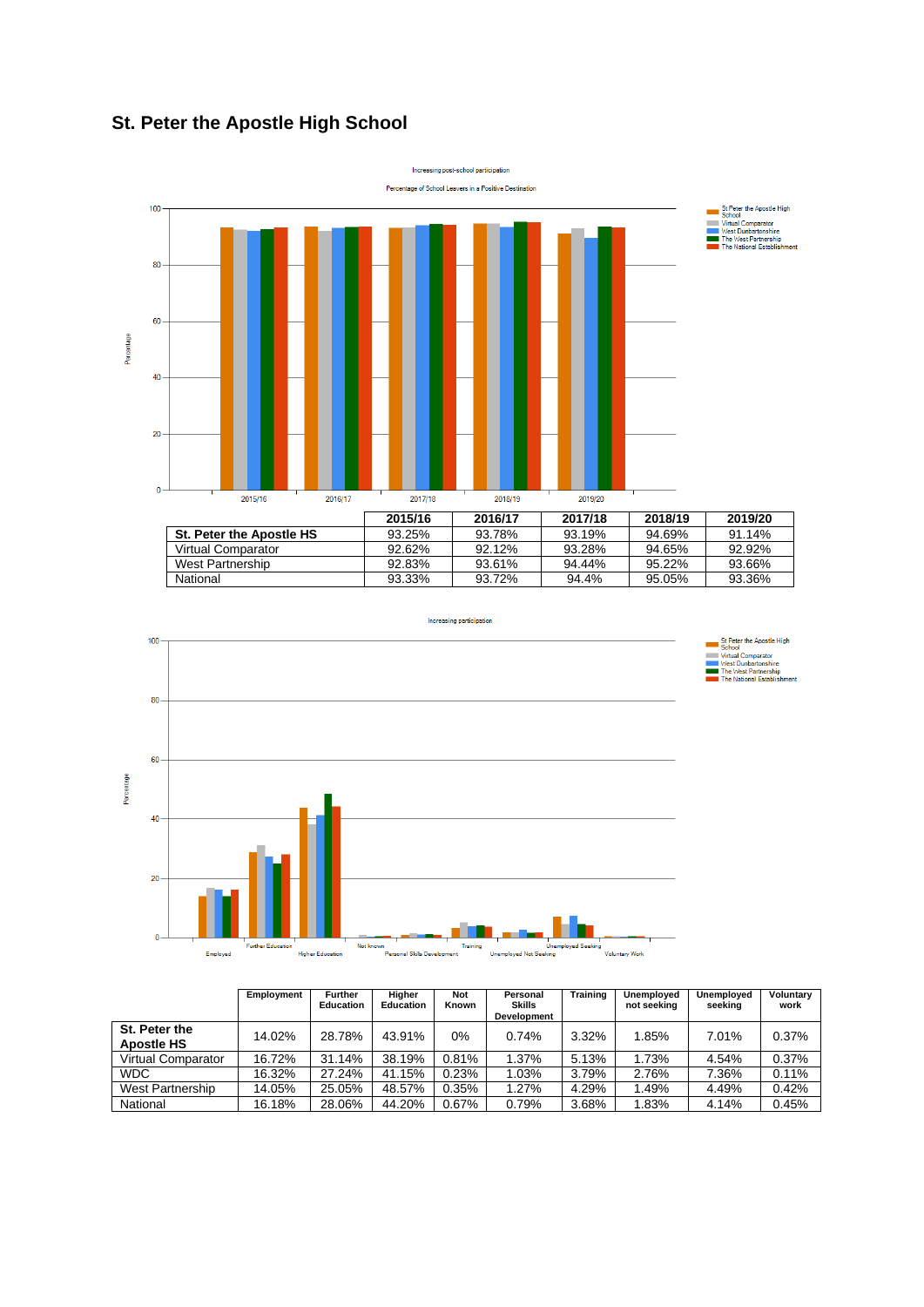### **Vale of Leven Academy**





|                          | Employment | <b>Further</b><br><b>Education</b> | Higher<br><b>Education</b> | <b>Not</b><br>Known | Personal<br><b>Skills</b><br><b>Development</b> | <b>Training</b> | Unemployed<br>not seeking | Unemployed<br>seeking | Voluntary<br>work |
|--------------------------|------------|------------------------------------|----------------------------|---------------------|-------------------------------------------------|-----------------|---------------------------|-----------------------|-------------------|
| Vale of Leven<br>Academy | 16.46%     | 33.54%                             | 34.81%                     | 0%                  | 0%                                              | 3.16%           | 0.63%                     | 11.39%                | $0\%$             |
| Virtual Comparator       | 17.28%     | 31.77%                             | 33.80%                     | 1.01%               | 1.33%                                           | 5.76%           | 2.53%                     | 5.82%                 | 0.7%              |
| <b>WDC</b>               | 16.32%     | 27.24%                             | 41.15%                     | 0.23%               | 1.03%                                           | 3.79%           | 2.76%                     | 7.36%                 | 0.11%             |
| West Partnership         | 14.05%     | 25.05%                             | 48.57%                     | 0.35%               | 1.27%                                           | 4.29%           | 1.49%                     | 4.49%                 | 0.42%             |
| National                 | 16.18%     | 28.06%                             | 44.20%                     | 0.67%               | 0.79%                                           | 3.68%           | 1.83%                     | 4.14%                 | 0.45%             |

Vale Of Leven Academy<br>
Virtual Comparator<br>
West Dunbartonshire<br>
The West Partnership<br>
The National Establishm